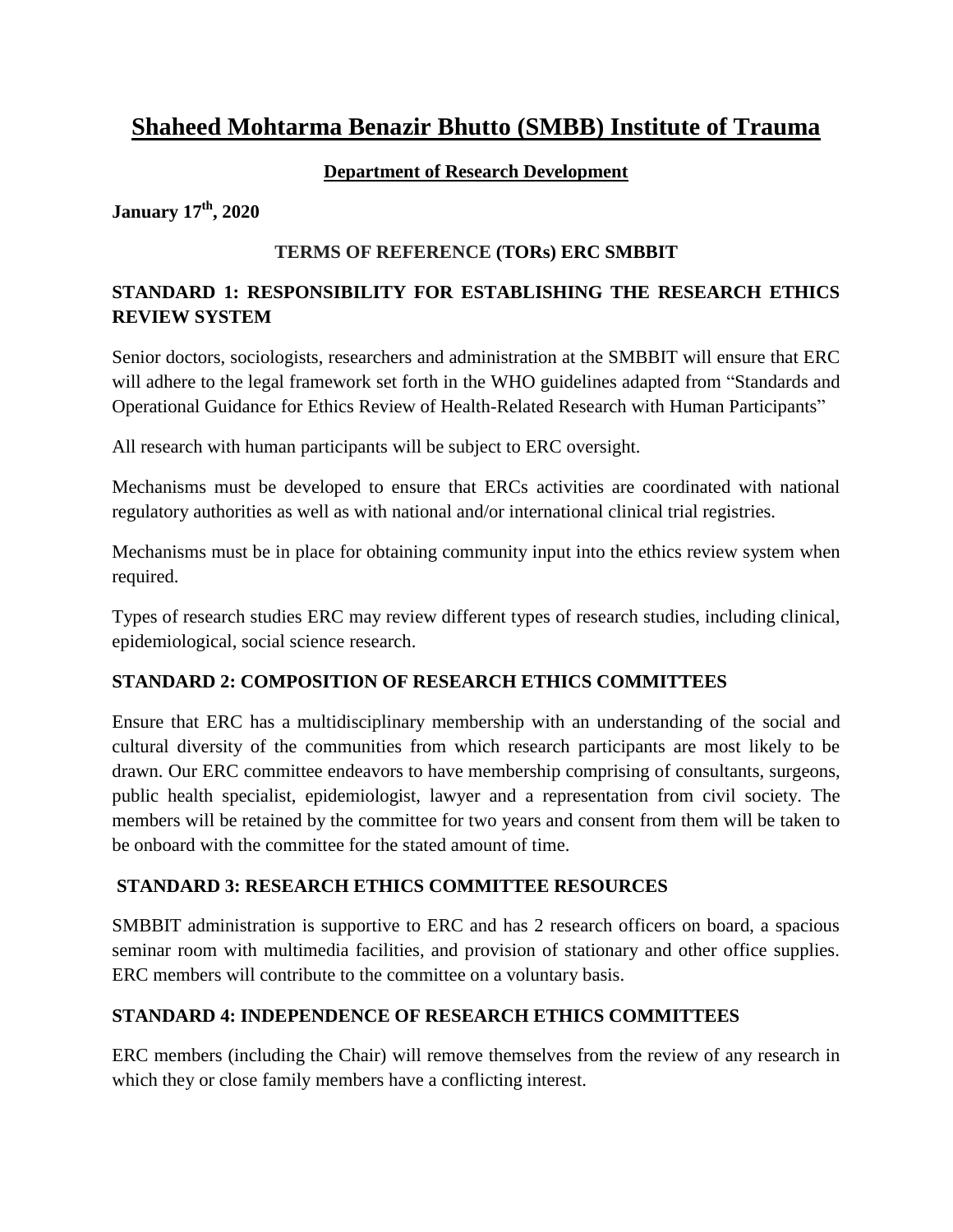ERC membership will include at least one person from outside SMBBIT.

Researchers may attend an ERC meeting to answer questions about their research protocols but they cannot be present when the ERC reaches decisions about their proposed research.

The director or CEO of SMBBIT should not serve as member or Chair of the ERC as this can lead to conflict of interest.

In order to protect ERC members from retaliation based on positions taken with respect to ERCrelated matters or review of research projects, the following safeguards should be instituted:

- Disgruntled researcher will be encouraged to send an email to the committee regarding his/her grievances and it will be entertained as soon as possible and efforts will be done to resolve the issue.
- Request the researcher for additional literature to support his/her study proposal.
- Request an independent opinion from an outside institution who is an expert on the subject under review.
- Schedule second review with ERC as soon as possible, if study proposal is still under consideration.
- Employ strict disciplinary action in case of malice or harm to an ERC member

# **STANDARD 5: TRAINING THE RESEARCH ETHICS COMMITTEE**

Training on the ethical aspects of health-related research must be conducted on a regular basis throughout the year. Some of the recommended online resources are listed below, and ERC members are required to complete these initial modules within 6 months of becoming members. These mandatory courses are:

<https://bioethicsresearchreview.tghn.org/elearning/> <https://globalhealthtrainingcentre.tghn.org/elearning/research-ethics/>

Other highly recommended courses include:

<https://about.citiprogram.org/en/series/bioethics/>

# **STANDARD 6: TRANSPARENCY, ACCOUNTABILITY, AND QUALITY OF THE RESEARCH ETHICS COMMITTEE**

Mechanisms must exist to make ERC operations transparent, accountable, consistent, and of high quality.

Yearly internal (within SMBBIT) audits to be conducted by knowledgeable and unbiased people in administration or faculty regarding: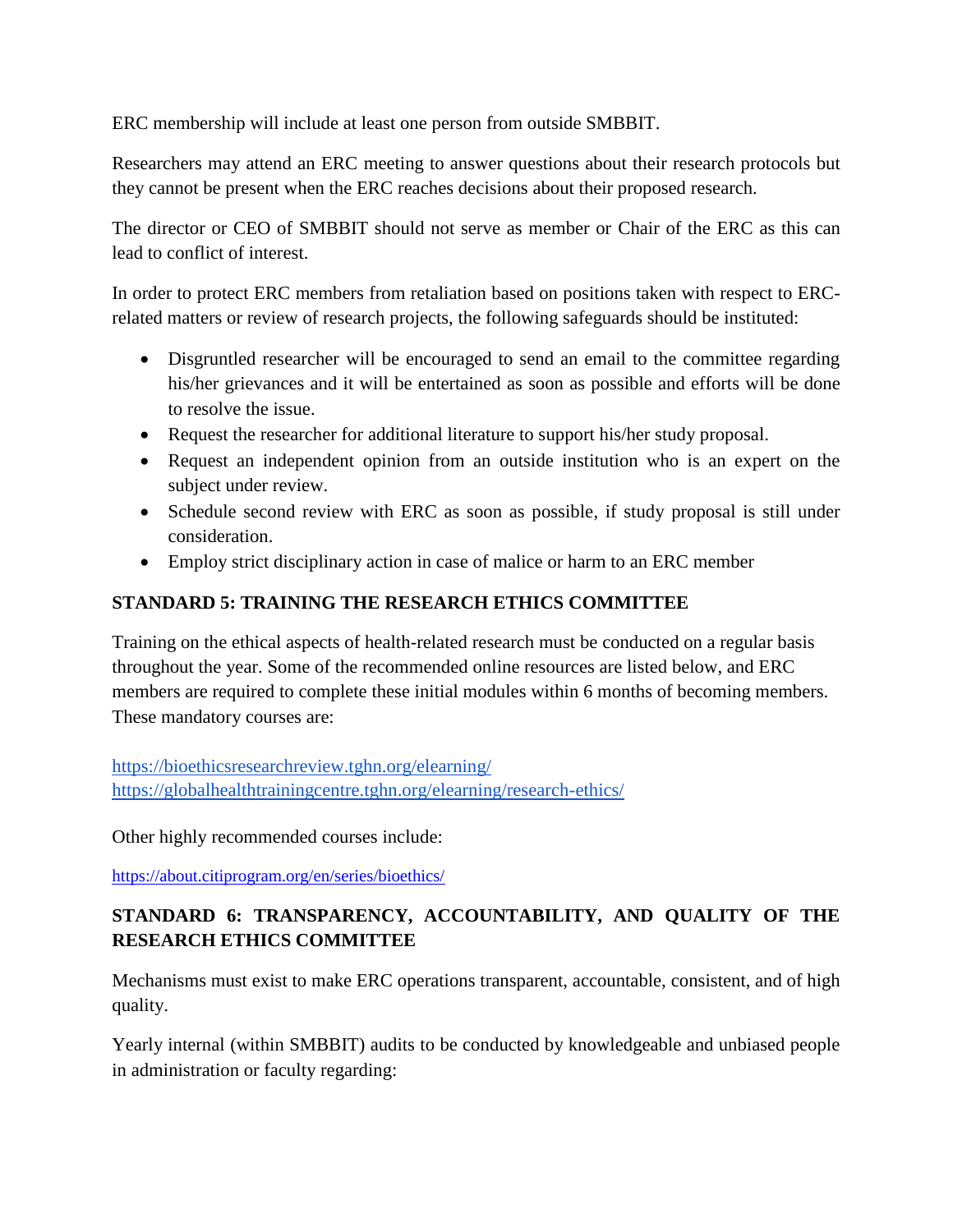- Maintenance of confidentiality of data by ERC members
- Number or proposals received, reviewed and approved by ERC.
- Review of complaints against ERC.
- Review of the minutes to assess:
	- o Attendance of members.
	- o Contribution of members to the meetings.
- Training and educational activities of the members.

External audits should be conducted every 3 to 5 years or earlier if internal audits are not satisfactory. These audits should be conducted using a pre-defined format

ERC decisions, excluding confidential information, are made publicly available, through mechanisms such as clinical trial registries, web sites, newsletters, and bulletin boards, when feasible.

# **STANDARD 7: ETHICAL BASIS FOR DECISION-MAKING IN RESEARCH ETHICS COMMITTEES**

ERC must make clear the specific ethical guidelines on which its decisions were made and the rationale for either rejection or approval must be readily available to researchers and the public. These decisions will be communicated through emails to the corresponding researcher.

## **Scientific design and conduct of the study**

Research is ethically acceptable only if it relies on valid scientific methods. Research that is not scientifically valid exposes research participants or their communities to risks of harm without any possibility of benefit.

Therefore, scientific community must be established that will review the scientific aspects of the proposal. Those proposals that are approved by SRC, will be forwarded to ERC, preferably within 1 month time from when proposal received by ERC.

ERC will then further evaluate the ethical implications of the chosen research design or strategy.

## **Risks and potential benefits**

In ethically acceptable research, risks have been minimized (both by preventing potential harms and minimizing their negative impacts should they occur) and are reasonable in relation to the potential benefits of the study. The nature of the risks may differ according to the type of research to be conducted. REC members should be aware that risks may occur in different dimensions (e.g. physical, social, financial, or psychological), all of which require serious consideration. Further, harm may occur either at an individual level or at the family or population level.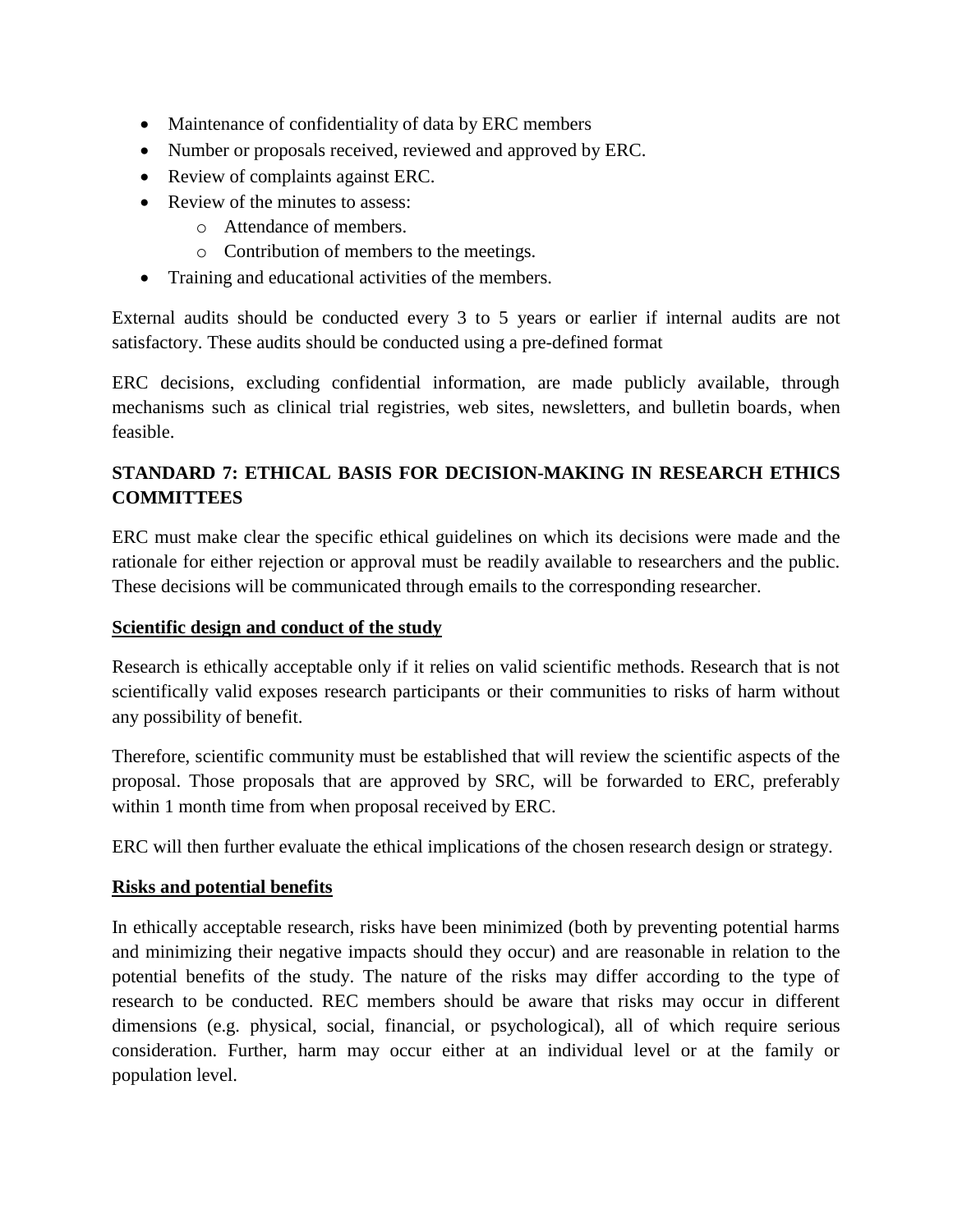#### **Selection of study population and recruitment of research participants**

Ethically acceptable research ensures that no group or class of persons bears more than its fair share of the burdens of participation in research. Similarly, no group should be deprived of its fair share of the benefits of research; these benefits include the direct benefits of participation (if any) as well as the new knowledge that the research is designed to yield. Thus, one question for research ethics review to consider is whether the population that will bear the risks of participating in the research is likely to benefit from the knowledge derived from the research. In addition, ethically acceptable research includes recruitment strategies that are balanced and objectively describe the purpose of the research, the risks and potential benefits of participating in the research, and other relevant details.

#### **Inducements, financial benefits, and financial costs**

It is considered ethically acceptable and appropriate to reimburse individuals, if funds are available, for any costs associated with participation in research, including transportation, child care, and lost wages or for time spent in research. However, payments or inducements should not be so large that prospective participants are tempted to consent to participate in the research against their own better judgment.

## **Protection of research participants' privacy and confidentiality**

RECs should therefore examine the precautions taken to safeguard participants' privacy and confidentiality.

## **Informed consent process**

ERC will review the consent form and examine the following:

- The process through which informed consent will occur, as well as the information that will be provided.
- That the Language is appropriate for the participants.
- Medical terminology is adequately explained based on the likely knowledge of the study participants.
- Research participants are competent to fully understand the consent and make informed decisions.
- Competent individuals are entitled to choose freely whether to participate in research, and that there is no hidden compulsion to do so.
- Decisions for children or adults who lack the mental capacity to provide informed consent should be made by an authorized surrogate decision-maker.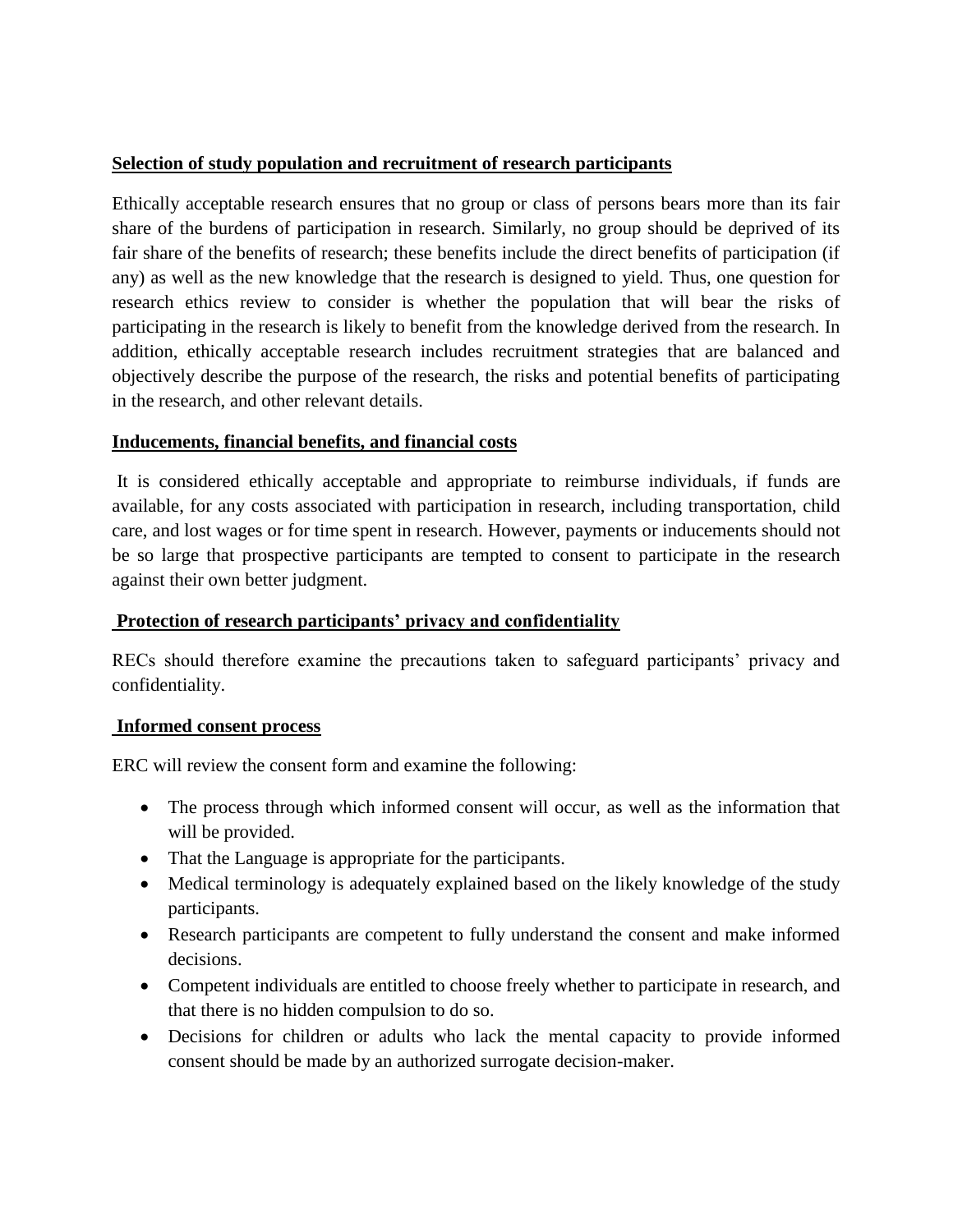ERCs may waive the requirement of informed consent only when doing so is consistent with international guidelines and national standards.

#### **Community considerations**

ERC should ensure that, as far as possible, any negative effects on communities such as stigma or draining of local capacity, has been minimized.

# **STANDARD 8: DECISION-MAKING PROCEDURES FOR RESEARCH ETHICS COMMITTEES**

During meetings of the REC, members engage in discussions to elicit all concerns and opinions related to the protocols and the associated documents under consideration. The Chair is responsible for the decision-making process, in particular for determining when consensus is needed to achieve the decision. Researchers, funders, or others directly associated with the protocol in question are not present during committee deliberations.

ERC members should recognize the limitations of their knowledge and seek external input when necessary.

Decisions are arrived at through a consensus. Consensus does not require that all ERC members support the decision, but that all members consider the decision at least acceptable and no member considers the decision unacceptable. Decision is communicated to the researcher through email.

## **STANDARD 9: WRITTEN POLICIES AND PROCEDURES**

Written policies and procedures will specify:

#### **Membership of the committee**

ERC members will be required to serves tenure of at least two years, which may be staggered, allowing continuity of some members when other members are newly appointed.

#### **Committee governance**

The Chair is not a person who has a supervisory relationship toward other members of the committee.

#### **Independent consultants**

The ERC's policies and procedures define the circumstances under which an ERC may call upon independent consultants to provide special expertise.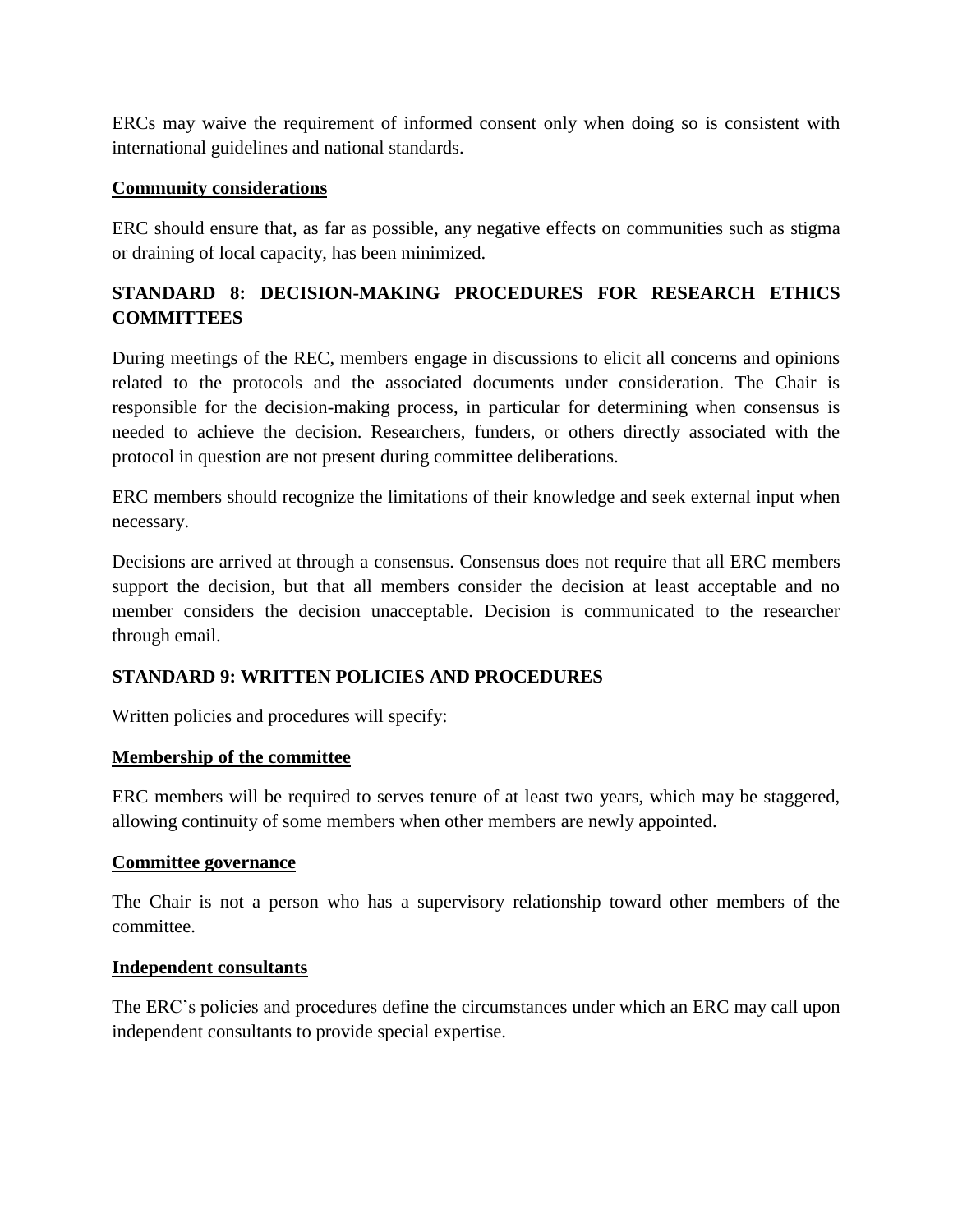## **Policy towards research Proposals from outside institutions**

This involves specifying:

- At this stage of our ERC, which is in its infancy, we will not be providing ERC review for outside institutions. We will review this policy in two years.
- If an outside investigator wishes to conduct a study at the Trauma Institute, he/she will be obligated to include a co-principal investigator from the faculty from the Institute. ERC of the Trauma Institute will be required for outside investigators, even if they have approval from the ERC of their institution for that study
- International or national registry that wishes to include data from Trauma Institute will need to present their TORs to the SRC. It can be further referred to ERC, if deemed necessary.

## **Submissions, documents required for review, review procedures, and decision-making**

The ERC must have developed and/or request the following documents:

- ERC form
- Consent form guidelines
- Signed form for permission to review medical records within institution
- Letter for permission to conduct study from concerned department if outside institution.

Policies must describe the requirements for submitting an application for review. This is as follows:

Submit proposal with above documents to Department of Research Development.

These proposals will be forwarded to members of Scientific Review Committee, which will meet on a monthly basis or less frequently, depending on the volume of proposals.

If approved by SRC, research proposals will be forwarded to ERC.

ERC meetings will be held on a monthly basis. The process for setting up meetings involves invitation through emails. These meetings will be held last Thursday of every month, unless gazette holidays or unavailability of the required quorum members. Emails will be used for circulating documents for the meetings, for inviting non-members of the ERC, approving the meeting minutes, and any related process issues.

# **Communicating a decision**

Communicating the decisions taken by ERC will be accomplished within a maximum amount of one week.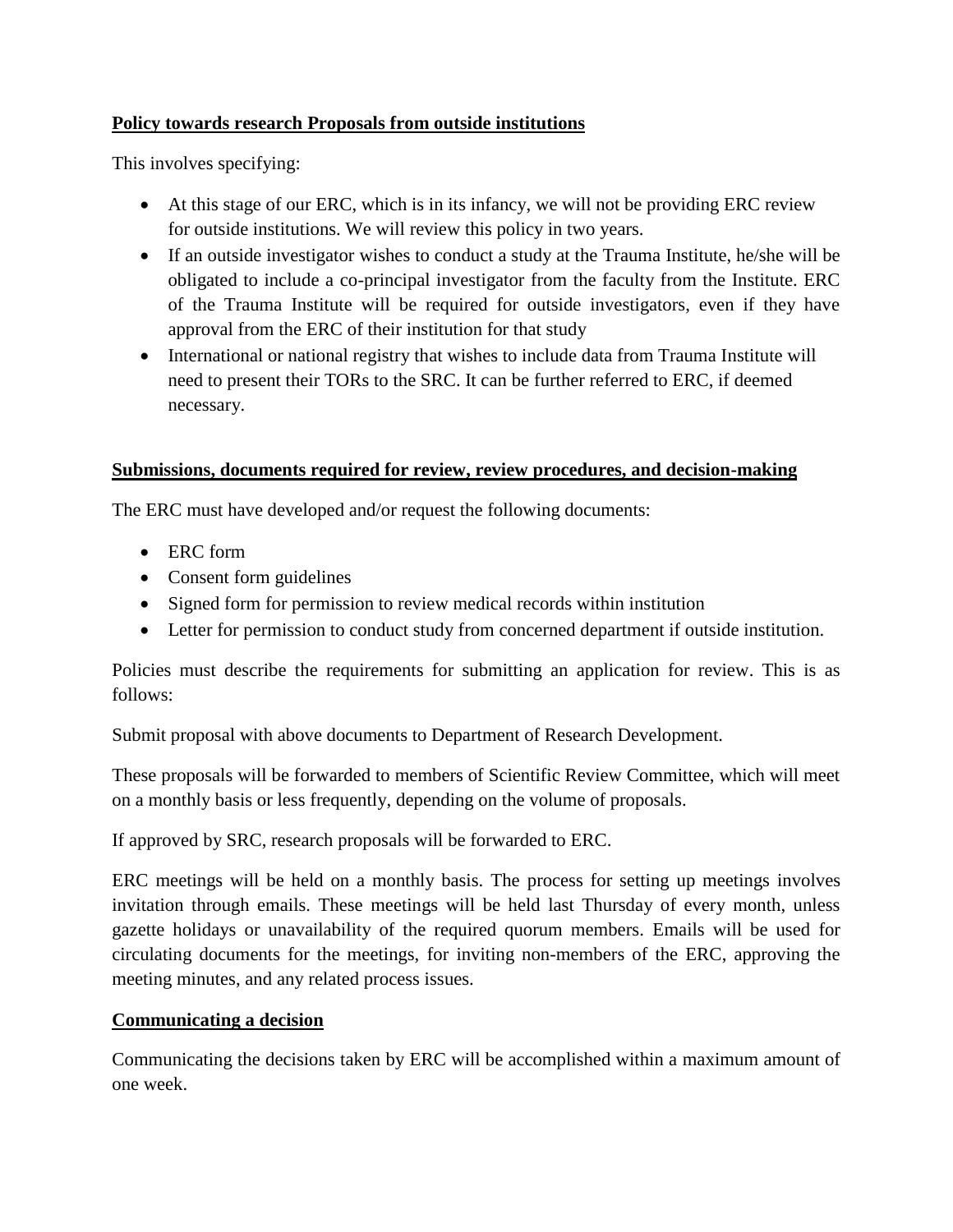## **Follow-up reviews and monitoring of proposed research**

ERCs will follow up the progress of all approved studies—from the time that the approval decision is taken until the termination or completion of the research at a quarterly interval.

#### **Documentation and archiving**

All of the ERC's documentation and communication will be dated, filed, and archived electronically with back up files, all of which are password protected. Documents submitted by researchers will be kept in locked cabinets for hard copy files. ERC will ensure that it will maintain confidentiality

## **STANDARD 10: RESEARCHERS' RESPONSIBILITIES**

Research is performed only by persons with scientific, clinical, or other relevant qualifications appropriate to the project, who are familiar with the ethical standards applicable to their research, who submit the necessary information to the ERC for review (including both the research protocol and disclosures of any conflicting interests), and who carry out the research in compliance with the requirements established by the REC.

Student applications are submitted under the responsibility of a qualified advisor / faculty member involved in the oversight of the student's work or in the student's name, co-signed by the qualified faculty supervisor.

#### **Conduct of research**

The research is conducted in compliance with the protocol approved by the ERC. No deviation or changes are made to the approved protocol or in following it, without prior approval of the ERC, except where immediate action is necessary to avoid harm to research participants. The ERC is informed of any changes at the research site that significantly affect the conduct of the trial, and/or reduce the protections or decrease the benefits provided or increase the risk to participants.

#### **Safety reporting**

All serious, unexpected adverse events related to the conduct of the study/study product or unanticipated problems involving risks of harm to the participants or others are promptly reported to the REC

#### **Ongoing reporting and follow-up**

The researcher submits written summaries of the research status to the ERC annually, or more frequently, if requested by the ERC. Researchers inform the ERC when a study is completed or prematurely suspended/terminated. In the case of the early suspension/termination by the researcher or sponsor, the researcher notifies the ERC of the reasons for suspension/termination.